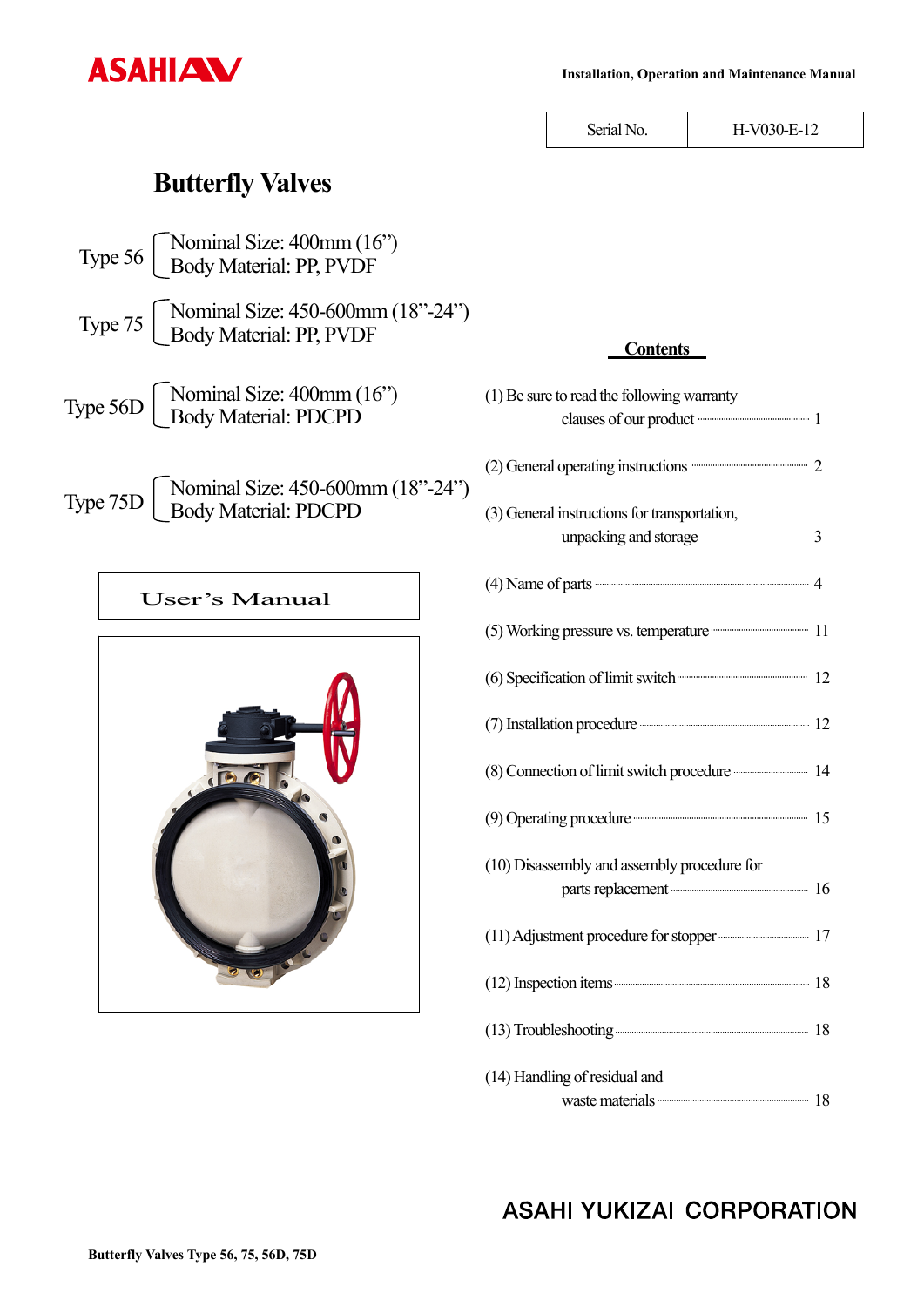

### (4) Name of parts

#### **Type 56** 䛆**Gear Type (Type 3)**䛇**: 400mm (16")**

Body Material: PP, PVDF



| No. | <b>DESCRIPTION</b> |
|-----|--------------------|
|     | Body               |
|     | Disc               |
| 3   | Seat               |
|     | $O-Ring(A)$        |
|     | $O-Ring(B)$        |
| 6   | $O-Ring(C)$        |
|     | <b>Stem</b>        |
| 25  | Gear Box           |
|     | Gasket $(A)$       |
|     | Bolt (C)           |

#### **Type 75** 䛆**Gear Type (AB1250N)**䛇**: 450-600mm (18"-24")**

Body Material: PP, PVDF



| No.                | <b>DESCRIPTION</b> |
|--------------------|--------------------|
|                    | Body               |
| $\lceil a \rceil$  | Ring               |
| 12                 | Disc               |
| 3                  | Seat               |
| 4                  | $O-Ring(A)$        |
| [5]                | $O-Ring(B)$        |
| [6]                | $O-Ring(C)$        |
| 171                | <b>Stem</b>        |
| $\lceil 7a \rceil$ | Key (A)            |
| [7b]               | <b>Snap Ring</b>   |
| [25]               | Gear Box           |
| [28]               | Bolt(C)            |
| $\lceil 30 \rceil$ | <b>Stand</b>       |
| [207]              | Handle(C)          |
| [208]              | Handle Grip        |
| 2091               | Spring Pin         |
| 216                | <b>Scale Plate</b> |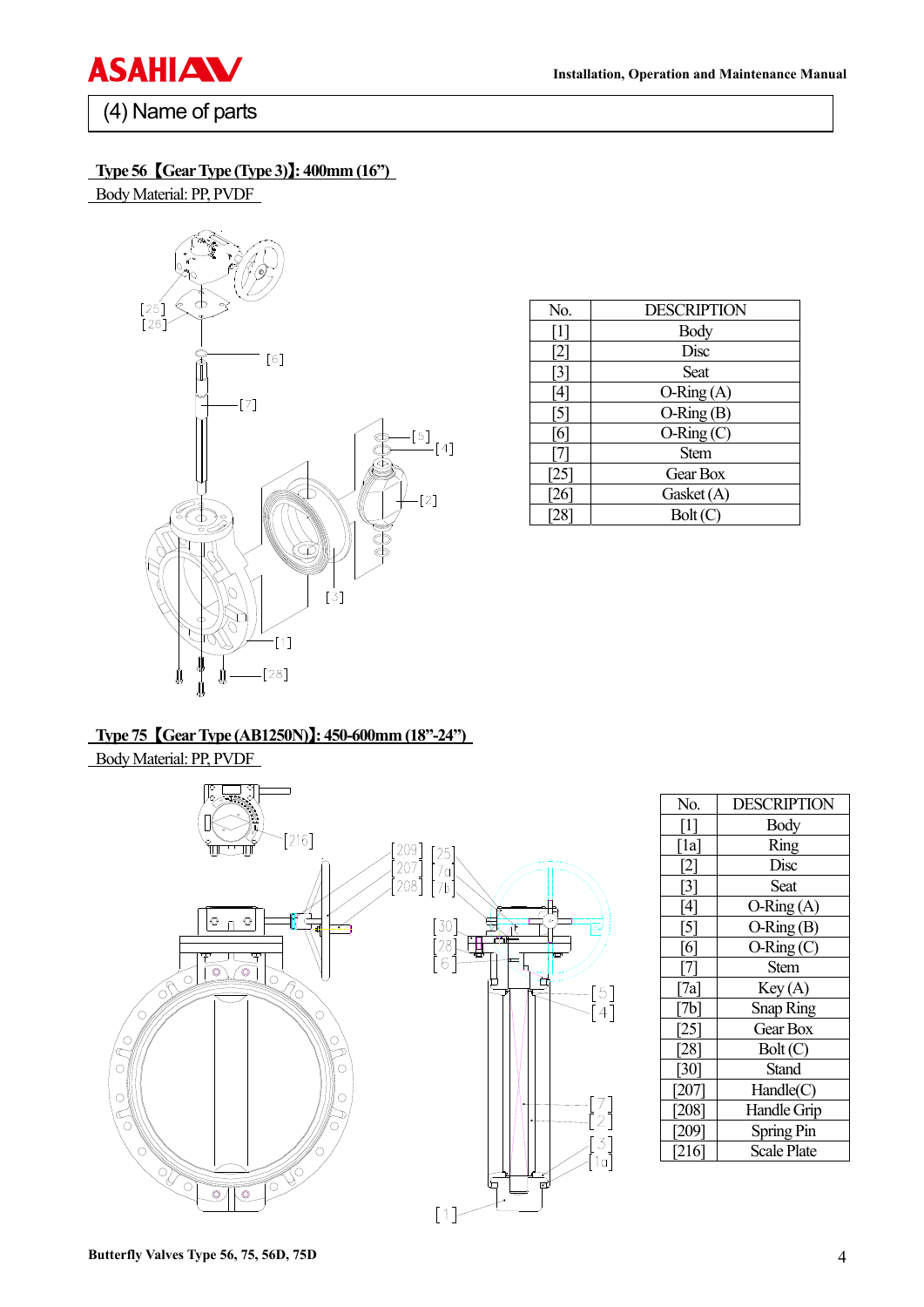

 **Type 56D, 75D (Gear Type (Type 3/ AB1250N) : 400-600mm (16"-24")** 

Body Material: PDCPD



| No.                | <b>DESCRIPTION</b> | No.  | <b>DESCRIPTION</b> |
|--------------------|--------------------|------|--------------------|
|                    | Body               | 7b   | Snap Ring          |
| 21                 | Disc               | 25   | Gear Box           |
| $\lceil 2a \rceil$ | Disc Insert        | 26   | Gasket(A)          |
| $\overline{3}$     | Seat               | [28] | Bolt(C)            |
| [4]                | $O-Ring(A)$        | [30] | <b>Stand</b>       |
| 5]                 | $O-Ring(B)$        | 207  | Handle(C)          |
| [6]                | $O-Ring(C)$        | 2081 | Handle Grip        |
|                    | <b>Stem</b>        | 2091 | Spring Pin         |
| 7a                 | Key(A)             | 216  | <b>Scale Plate</b> |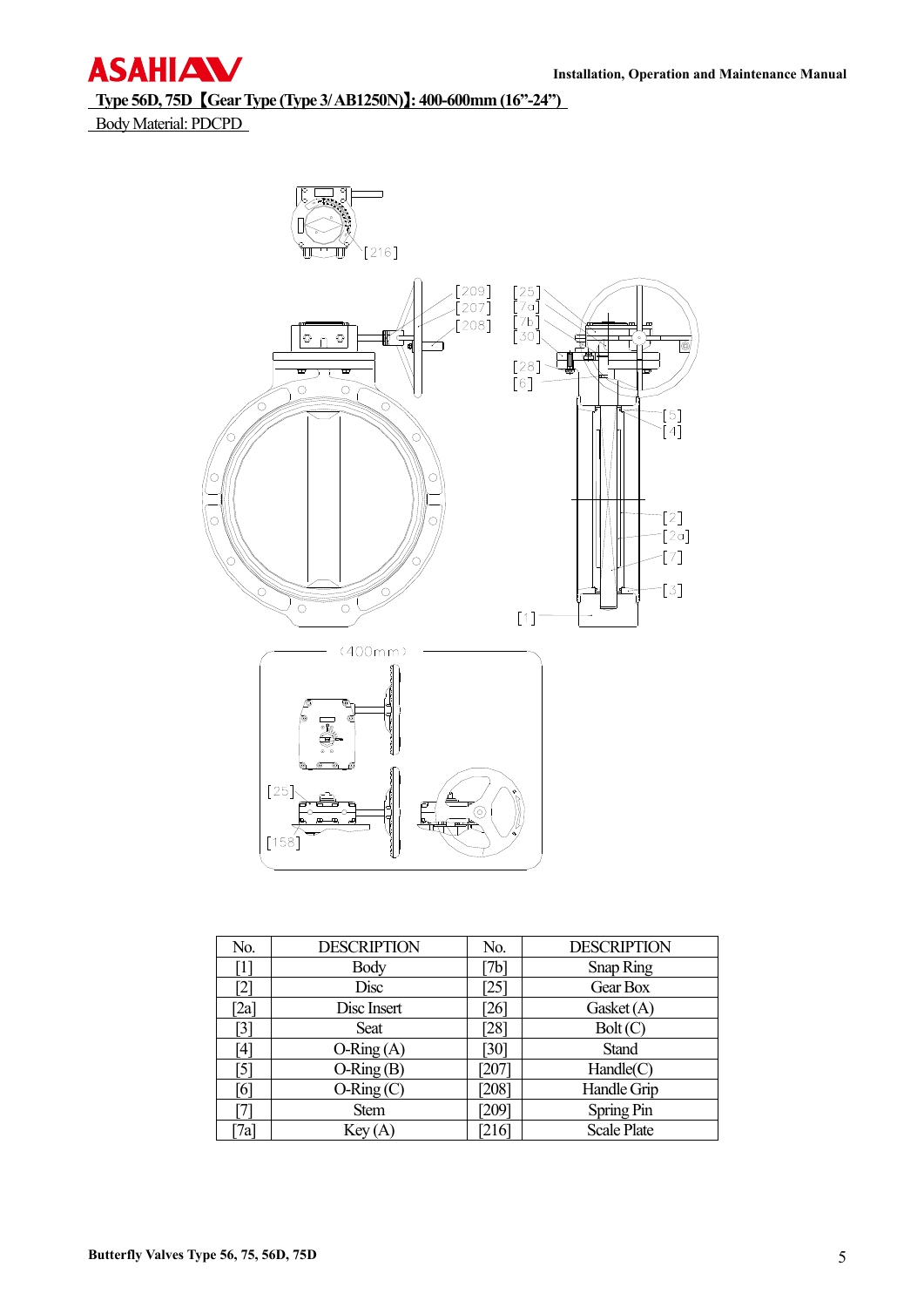

 **Type 56** 䛆**Top Gear Type (RVA-03-UG)**䛇**: 400mm (16")** 

Body Material: PP, PVDF



| No.                | <b>DESCRIPTION</b>   | No.    | <b>DESCRIPTION</b>  |
|--------------------|----------------------|--------|---------------------|
| [1]                | Body                 | $[25]$ | Gear Box            |
| $\lceil 1a \rceil$ | <b>Ring</b>          | [25a]  | Handle Wheel (A)    |
| [1b]               | Insert Metal of Body | [25b]  | Cap(B)              |
| [2]                | Disc                 | [26]   | Gasket $(A)$        |
| [3]                | Seat                 | [27]   | Gasket(B)           |
| [4]                | $O-Ring(A)$          | [28]   | Bolt $\&$ Nut $(G)$ |
| 51                 | $O-Ring(B)$          | [29]   | Bolt(D)             |
| $6\overline{6}$    | $O-Ring(C)$          | [30]   | <b>Stand</b>        |
|                    | <b>Stem</b>          | [37]   | Joint (A)           |
| 7a                 | Key(A)               | [37a]  | Screw(C)            |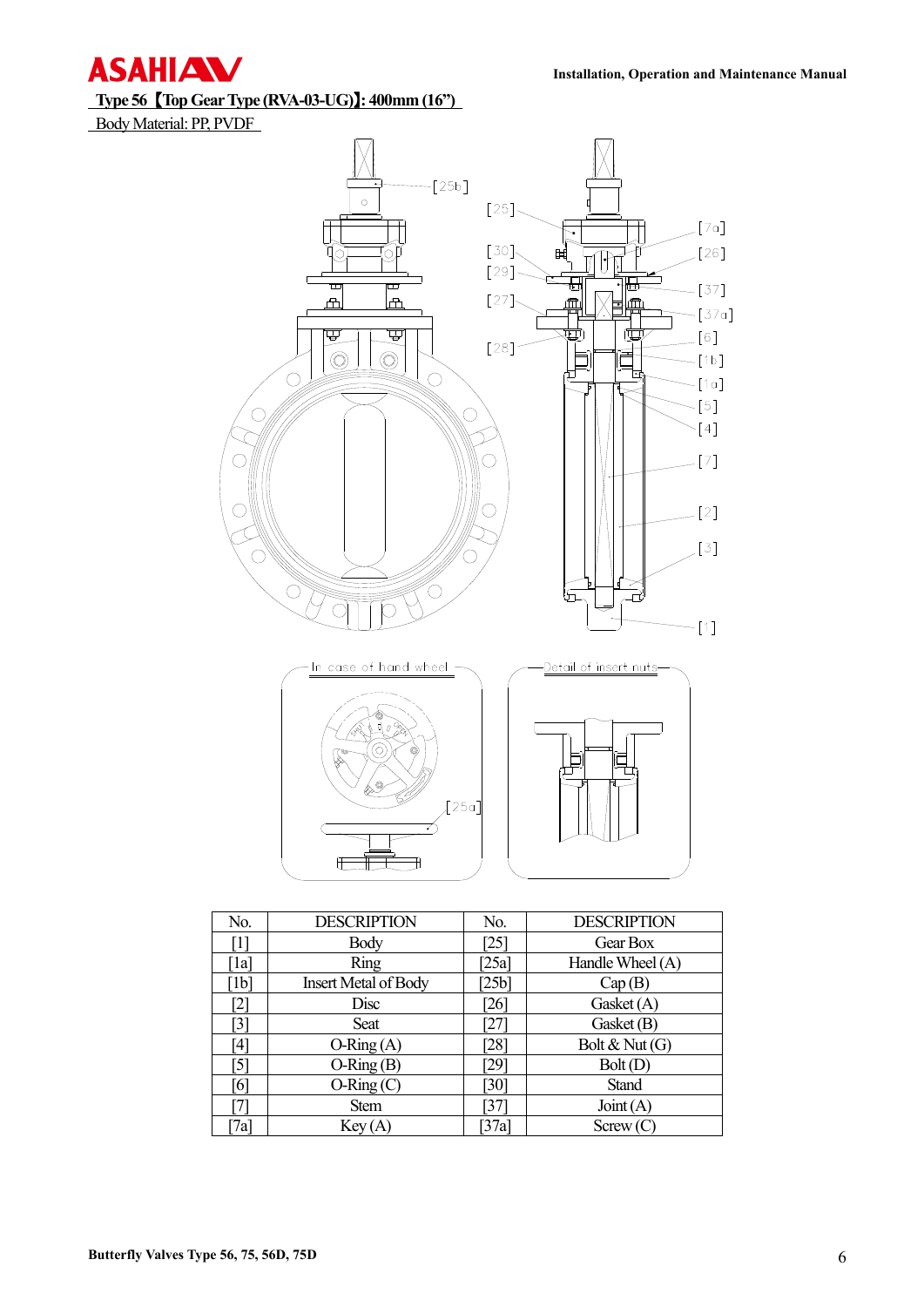

 **Type 75D** 䛆**Top Gear Type (RVA-04-UG)**䛇**: 450-600mm (18"-24")** 

Body Material: PP, PVDF



| No.              | <b>DESCRIPTION</b>          | No.       | <b>DESCRIPTION</b>     |
|------------------|-----------------------------|-----------|------------------------|
|                  | <b>Body</b>                 | 7a]       | Key(A)                 |
| la               | Ring                        | [25]      | Gear Box               |
| 1 <sub>b</sub>   | <b>Insert Metal of Body</b> | [25a]     | Handle Wheel (A)       |
| $\left 2\right $ | Disc                        | [25b]     | Cap(B)                 |
| [3]              | Seat                        | [ $25c$ ] | <b>Indicator Board</b> |
| [4]              | $O-Ring(A)$                 | [27]      | Gasket(B)              |
| [5]              | $O-Ring(B)$                 | [28]      | Bolt $\&$ Nut (G)      |
| [6]              | $O-Ring(C)$                 | [29]      | Bolt(D)                |
|                  | <b>Stem</b>                 | [30]      | <b>Stand</b>           |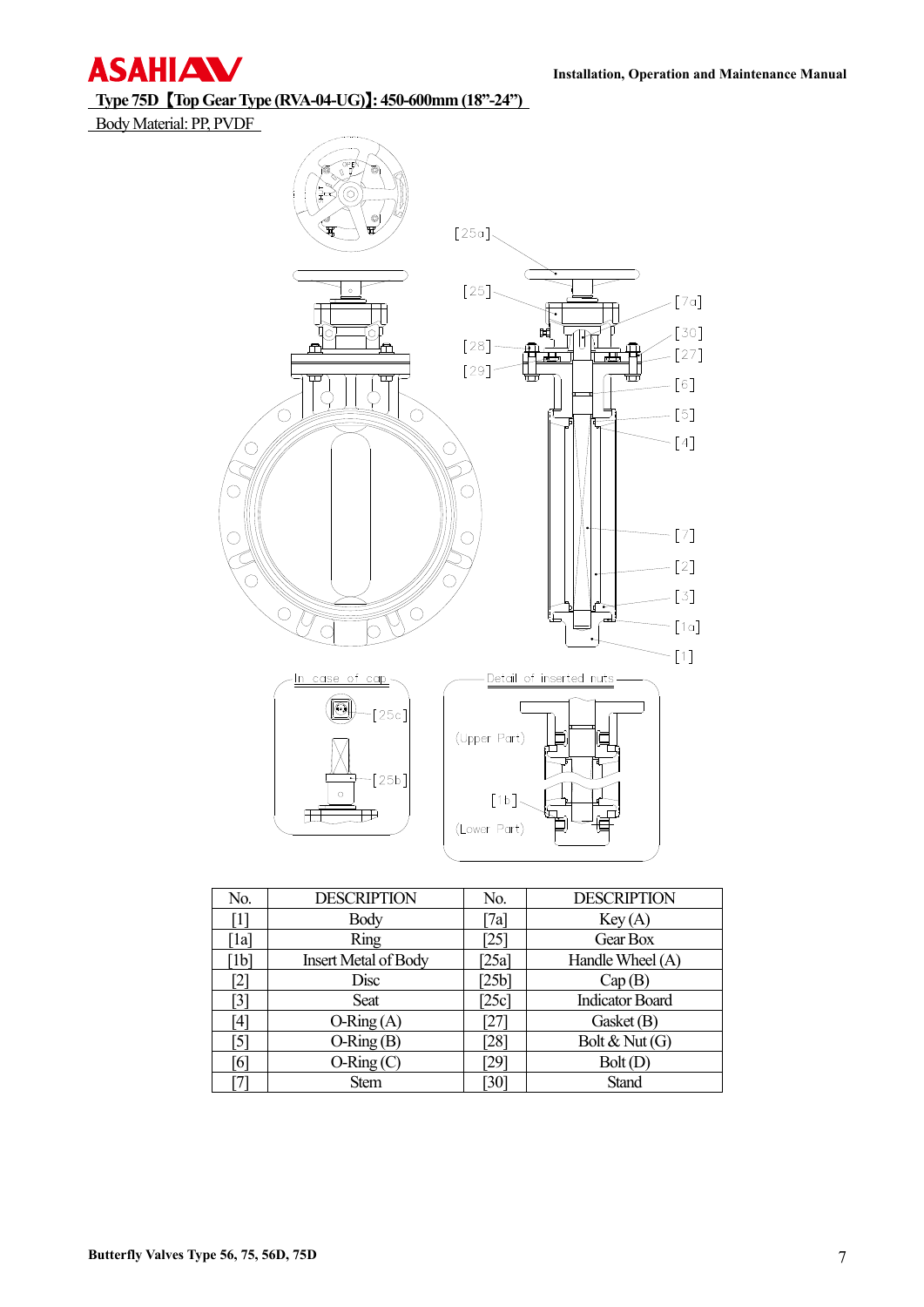

 **Type 56D, 75D Top Gear Type (RVA-03-UG/ RVA-04-UG) !: 400-600mm (16"-24")** 

Body Material: PDCPD



 $[7a]$  Key (A)  $[37a]$  Screw (C)

[7b] Snap Ring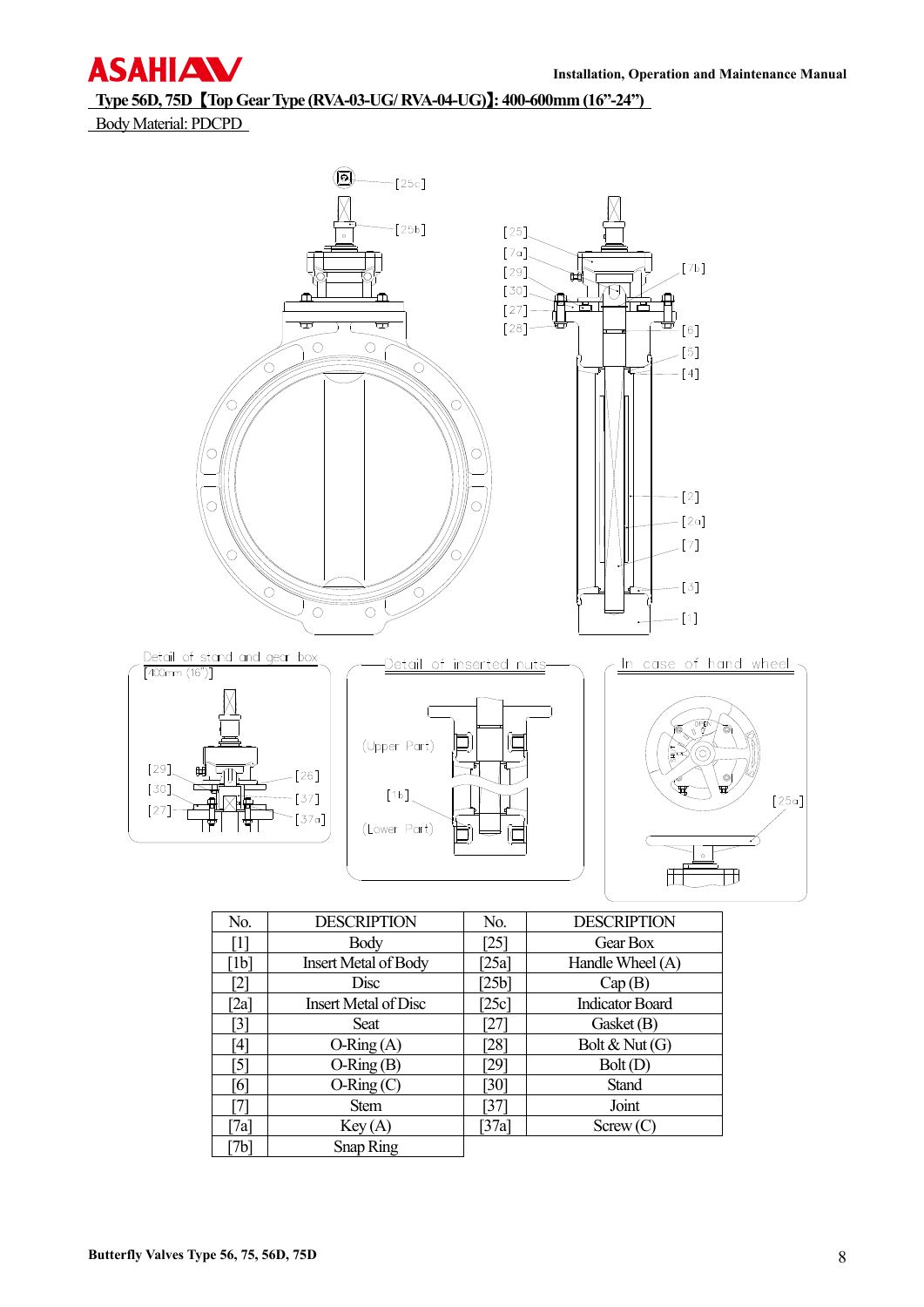

 **Type 56, 56D** *Gear Type (Type 3): 400mm (16") with Handle Lock (Option)* 

Body Material: PP, PVDF, PDCPD\*



### **Type 56, 56D** *Chain Type (Type 3)**x***: 400mm (16") (Option) Type 75, 75D [Chain Type (AB1250N)]: 450-600mm (18"-24") (Option)**

Body Material: PP, PVDF, PDCPD\*



| No. | <b>DESCRIPTION</b> |
|-----|--------------------|
| 62  | Sprocket Wheel     |
| 163 | Chain(A)           |
|     | Chain Cover        |

\*Reference figure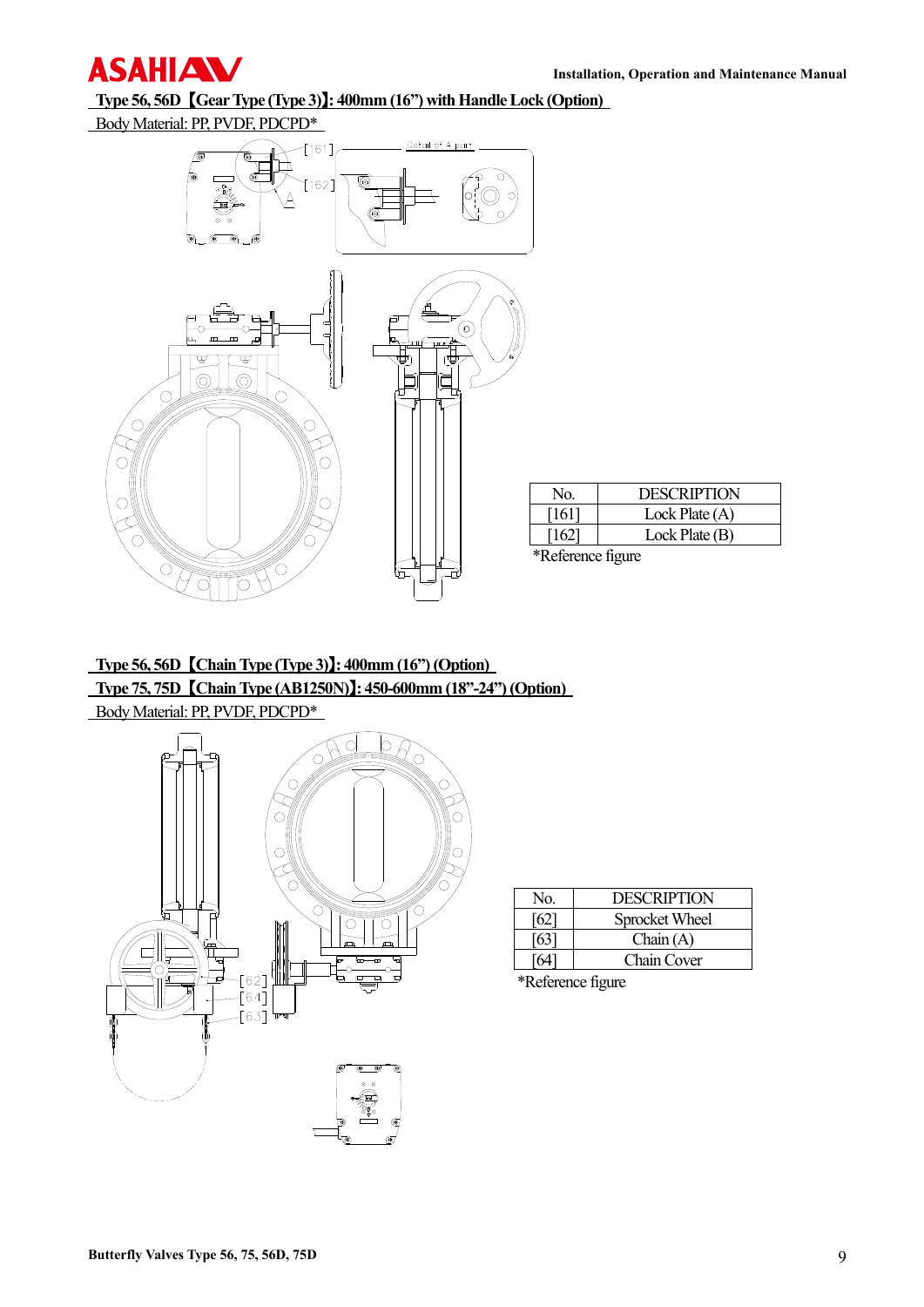

 **Type 56, 56D [Long Stem Type (Type 3)]: 400mm (16") (Option)** 

 **Type 75, 75D [Long Stem Type (AB1250N) : 450-600mm (18"-24") (Option)** 

Body Material: PP, PVDF, PDCPD\*



| No.  | <b>DESCRIPTION</b> |
|------|--------------------|
| [66] | Bolt Nut (B)       |
| 701  | Gasket (C)         |
| 74   | Pipe               |
| 751  | Shaft              |
|      | Bolt (H)           |
| 1581 | Gasket $(L)$       |

\*Reference figure

**Type 56, 56D**  *Gear Type (TYPE 3)**: 400mm (16") with Limit Switch Box (TA-200-SB2) (Option)* Body Material: PP, PVDF, PDCPD\*

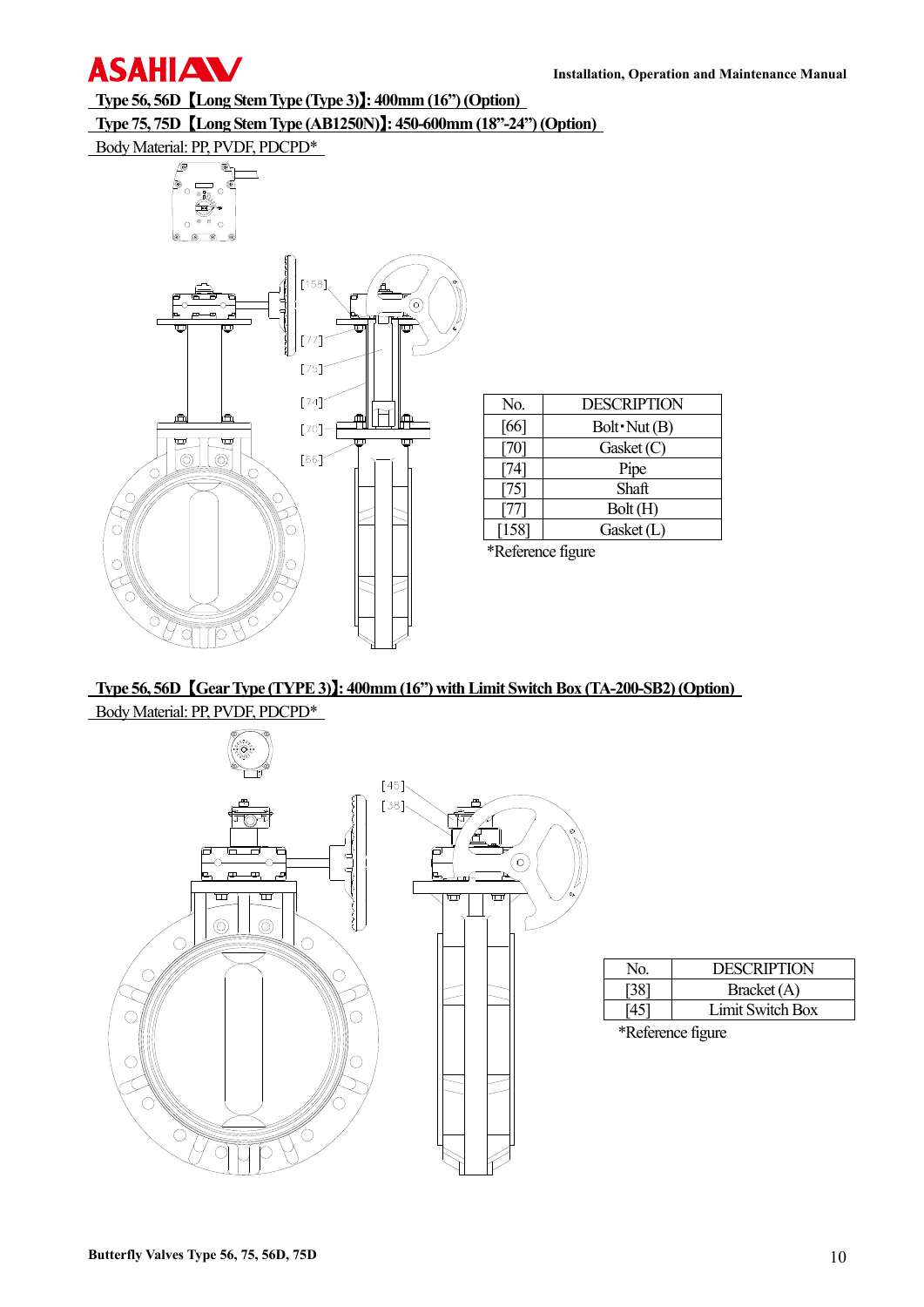## (5) Working pressure vs. temperature

**ASAHIAW**